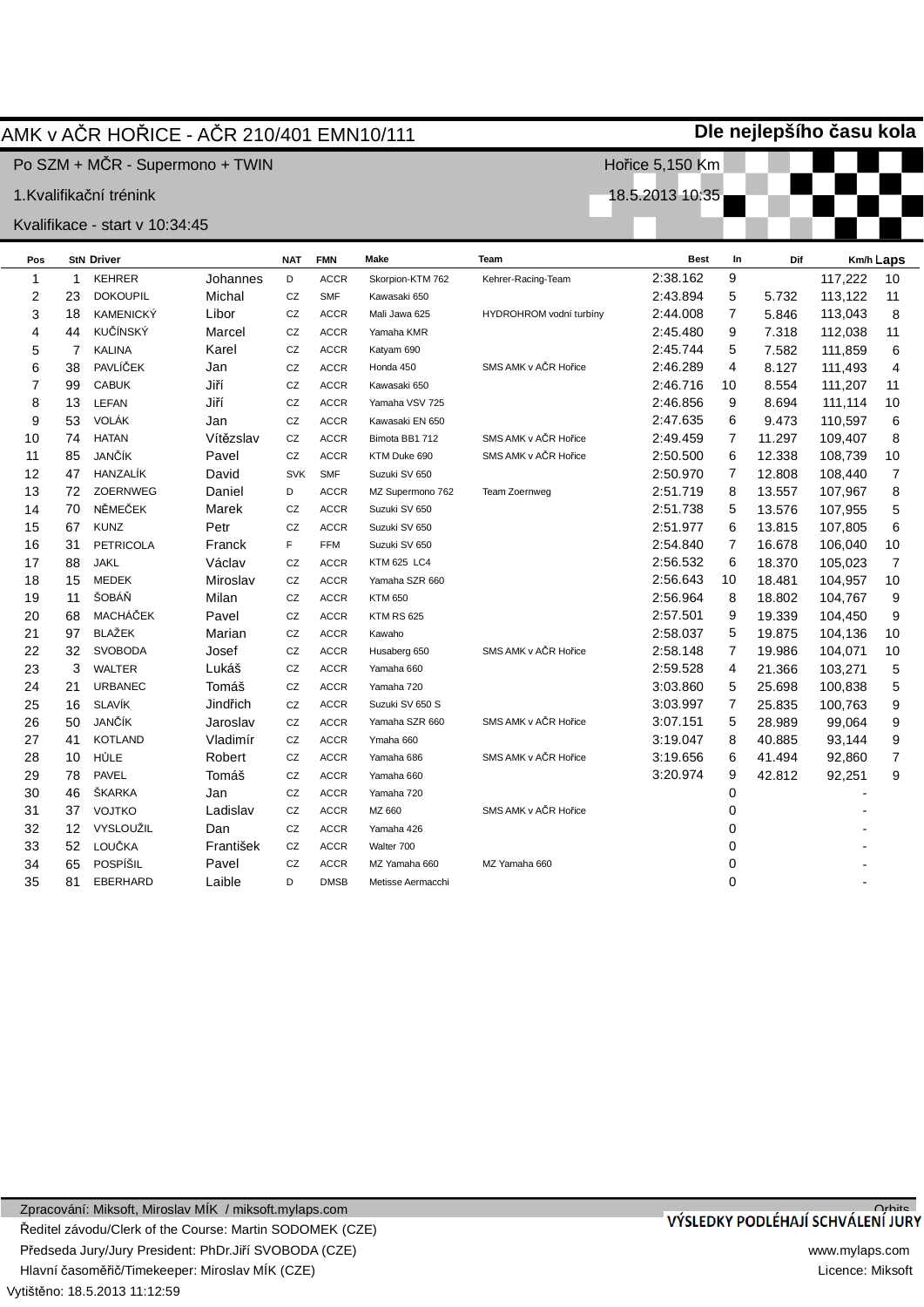|                | Dle nejlepšího času kola<br>AMK v AČR HOŘICE - AČR 210/401 EMN10/111 |                                                   |           |            |             |                    |                         |                 |                |        |         |                  |  |
|----------------|----------------------------------------------------------------------|---------------------------------------------------|-----------|------------|-------------|--------------------|-------------------------|-----------------|----------------|--------|---------|------------------|--|
|                |                                                                      | Po SZM + MČR - Supermono + Po SZM TWIN            |           |            |             |                    |                         | Hořice 5,150 Km |                |        |         |                  |  |
|                |                                                                      | 2.Kvalifikační trénink                            |           |            |             |                    |                         | 18.5.2013 15:35 |                |        |         |                  |  |
|                |                                                                      | Kvalifikace (30:00 (hh):mm:ss) - start v 15:43:26 |           |            |             |                    |                         |                 |                |        |         |                  |  |
| Pos            |                                                                      | <b>StN Driver</b>                                 |           | <b>NAT</b> | <b>FMN</b>  | Make               | Team                    | <b>Best</b>     | In             | Dif    |         | Km/h Laps        |  |
| $\mathbf{1}$   | 1                                                                    | <b>KEHRER</b>                                     | Johannes  | D          | <b>ACCR</b> | Skorpion-KTM 762   | Kehrer-Racing-Team      | 2:33.368        | 3              |        | 120,886 | 6                |  |
| $\overline{2}$ | 23                                                                   | <b>DOKOUPIL</b>                                   | Michal    | CZ         | <b>SMF</b>  | Kawasaki 650       |                         | 2:36.505        | $\overline{7}$ | 3.137  | 118,463 | 10               |  |
| 3              | 18                                                                   | <b>KAMENICKÝ</b>                                  | Libor     | CZ         | <b>ACCR</b> | Mali Jawa 625      | HYDROHROM vodní turbíny | 2:36.522        | 6              | 3.154  | 118,450 | 6                |  |
| 4              | $\overline{7}$                                                       | <b>KALINA</b>                                     | Karel     | CZ         | <b>ACCR</b> | Katyam 690         |                         | 2:40.828        | 6              | 7.460  | 115,278 | 8                |  |
| 5              | 74                                                                   | <b>HATAN</b>                                      | Vítězslav | CZ         | <b>ACCR</b> | Bimota BB1 712     | SMS AMK v AČR Hořice    | 2:40.926        | 3              | 7.558  | 115,208 | $\boldsymbol{9}$ |  |
| 6              | 44                                                                   | KUČÍNSKÝ                                          | Marcel    | CZ         | <b>ACCR</b> | Yamaha KMR         |                         | 2:42.458        | 6              | 9.090  | 114,122 | 8                |  |
| $\overline{7}$ | 13                                                                   | <b>LEFAN</b>                                      | Jiří      | CZ         | <b>ACCR</b> | Yamaha VSV 725     |                         | 2:42.511        | 6              | 9.143  | 114,085 | $\bf 8$          |  |
| 8              | 47                                                                   | HANZALÍK                                          | David     | <b>SVK</b> | <b>SMF</b>  | Suzuki SV 650      |                         | 2:43.018        | 4              | 9.650  | 113,730 | $\overline{7}$   |  |
| 9              | 52                                                                   | LOUČKA                                            | František | CZ         | <b>ACCR</b> | Walter 700         |                         | 2:44.082        | 6              | 10.714 | 112,992 | 9                |  |
| 10             | 53                                                                   | <b>VOLÁK</b>                                      | Jan       | CZ         | <b>ACCR</b> | Kawasaki EN 650    |                         | 2:44.221        | 3              | 10.853 | 112,897 | $\boldsymbol{7}$ |  |
| 11             | 70                                                                   | NĚMEČEK                                           | Marek     | CZ         | <b>ACCR</b> | Suzuki SV 650      |                         | 2:44.605        | 3              | 11.237 | 112,633 | $\boldsymbol{9}$ |  |
| 12             | 67                                                                   | <b>KUNZ</b>                                       | Petr      | CZ         | <b>ACCR</b> | Suzuki SV 650      |                         | 2:45.133        | 3              | 11.765 | 112,273 | 9                |  |
| 13             | 99                                                                   | <b>CABUK</b>                                      | Jiří      | CZ         | <b>ACCR</b> | Kawasaki 650       |                         | 2:45.503        | 4              | 12.135 | 112,022 | 9                |  |
| 14             | 88                                                                   | <b>JAKL</b>                                       | Václav    | CZ         | <b>ACCR</b> | <b>KTM 625 LC4</b> |                         | 2:45.608        | 6              | 12.240 | 111,951 | $\bf 8$          |  |
| 15             | 46                                                                   | ŠKARKA                                            | Jan       | CZ         | <b>ACCR</b> | Yamaha 720         |                         | 2:46.010        | 3              | 12.642 | 111,680 | 6                |  |
| 16             | 85                                                                   | JANČÍK                                            | Pavel     | CZ         | <b>ACCR</b> | KTM Duke 690       | SMS AMK v AČR Hořice    | 2:46.545        | 3              | 13.177 | 111,321 | $\boldsymbol{7}$ |  |
| 17             | 12                                                                   | VYSLOUŽIL                                         | Dan       | CZ         | <b>ACCR</b> | Yamaha 426         |                         | 2:46.897        | 6              | 13.529 | 111,086 | $\bf 8$          |  |
| 18             | 31                                                                   | <b>PETRICOLA</b>                                  | Franck    | F          | <b>FFM</b>  | Suzuki SV 650      |                         | 2:47.595        | 3              | 14.227 | 110,624 | 9                |  |
| 19             | 3                                                                    | <b>WALTER</b>                                     | Lukáš     | CZ         | <b>ACCR</b> | Yamaha 660         |                         | 2:48.321        | 3              | 14.953 | 110,147 | $6\phantom{a}$   |  |
| 20             | 11                                                                   | ŠOBÁŇ                                             | Milan     | CZ         | <b>ACCR</b> | <b>KTM 650</b>     |                         | 2:48.924        | 3              | 15.556 | 109,753 | $\boldsymbol{7}$ |  |
| 21             | 72                                                                   | ZOERNWEG                                          | Daniel    | D          | <b>ACCR</b> | MZ Supermono 762   | Team Zoernweg           | 2:49.659        | $\overline{2}$ | 16.291 | 109,278 | $\boldsymbol{7}$ |  |
| 22             | 97                                                                   | <b>BLAŽEK</b>                                     | Marian    | CZ         | <b>ACCR</b> | Kawaho             |                         | 2:50.624        | 3              | 17.256 | 108,660 | 8                |  |
| 23             | 68                                                                   | <b>MACHÁČEK</b>                                   | Pavel     | CZ         | <b>ACCR</b> | <b>KTM RS 625</b>  |                         | 2:52.171        | 3              | 18.803 | 107,684 | $\bf 8$          |  |
| 24             | 32                                                                   | <b>SVOBODA</b>                                    | Josef     | CZ         | <b>ACCR</b> | Husaberg 650       | SMS AMK v AČR Hořice    | 2:52.680        | 6              | 19.312 | 107,366 | $\,6$            |  |
| 25             | 81                                                                   | EBERHARD                                          | Laible    | D          | <b>DMSB</b> | Metisse Aermacchi  |                         | 2:53.923        | 6              | 20.555 | 106,599 | 8                |  |
| 26             | 15                                                                   | <b>MEDEK</b>                                      | Miroslav  | CZ         | <b>ACCR</b> | Yamaha SZR 660     |                         | 2:55.704        | 3              | 22.336 | 105,518 | 8                |  |
| 27             | 16                                                                   | <b>SLAVÍK</b>                                     | Jindřich  | CZ         | <b>ACCR</b> | Suzuki SV 650 S    |                         | 2:56.592        | 3              | 23.224 | 104,988 | 8                |  |
| 28             | 21                                                                   | <b>URBANEC</b>                                    | Tomáš     | CZ         | <b>ACCR</b> | Yamaha 720         |                         | 2:57.127        | 6              | 23.759 | 104,671 | $\bf 8$          |  |
| 29             | 50                                                                   | JANČÍK                                            | Jaroslav  | CZ         | <b>ACCR</b> | Yamaha SZR 660     | SMS AMK v AČR Hořice    | 3:01.694        | 3              | 28.326 | 102,040 | 6                |  |
| 30             | 10                                                                   | HŮLE                                              | Robert    | CZ         | <b>ACCR</b> | Yamaha 686         | SMS AMK v AČR Hořice    | 3:09.140        | 6              | 35.772 | 98,023  | 8                |  |
| 31             | 65                                                                   | POSPÍŠIL                                          | Pavel     | CZ         | <b>ACCR</b> | MZ Yamaha 660      | MZ Yamaha 660           | 3:10.445        | 2              | 37.077 | 97,351  | $\sqrt{2}$       |  |
| 32             | 78                                                                   | <b>PAVEL</b>                                      | Tomáš     | CZ         | <b>ACCR</b> | Yamaha 660         |                         | 3:13.503        | 3              | 40.135 | 95,812  | $\,$ 6 $\,$      |  |
| 33             | 37                                                                   | <b>VOJTKO</b>                                     | Ladislav  | CZ         | <b>ACCR</b> | MZ 660             | SMS AMK v AČR Hořice    | 3:16.854        | 4              | 43.486 | 94,181  | 6                |  |
| 34             | 41                                                                   | <b>KOTLAND</b>                                    | Vladimír  | CZ         | <b>ACCR</b> | Ymaha 660          |                         |                 | $\mathbf 0$    |        |         | $\mathbf{1}$     |  |
| 35             | 38                                                                   | PAVLÍČEK                                          | Jan       | CZ         | <b>ACCR</b> | Honda 450          | SMS AMK v AČR Hořice    |                 | 0              |        |         |                  |  |
|                |                                                                      |                                                   |           |            |             |                    |                         |                 |                |        |         |                  |  |

#### Vytištěno: 18.5.2013 16:39:56 Zpracování: Miksoft, Miroslav MÍK / miksoft.mylaps.com ěeditel závodu/Clerk of the Course: Martin SODOMEK (CZE) Předseda Jury/Jury President: PhDr.Jiří SVOBODA (CZE) Hlavní časoměřič/Timekeeper: Miroslav MÍK (CZE)

# **Dle nejlepšího þasu kola**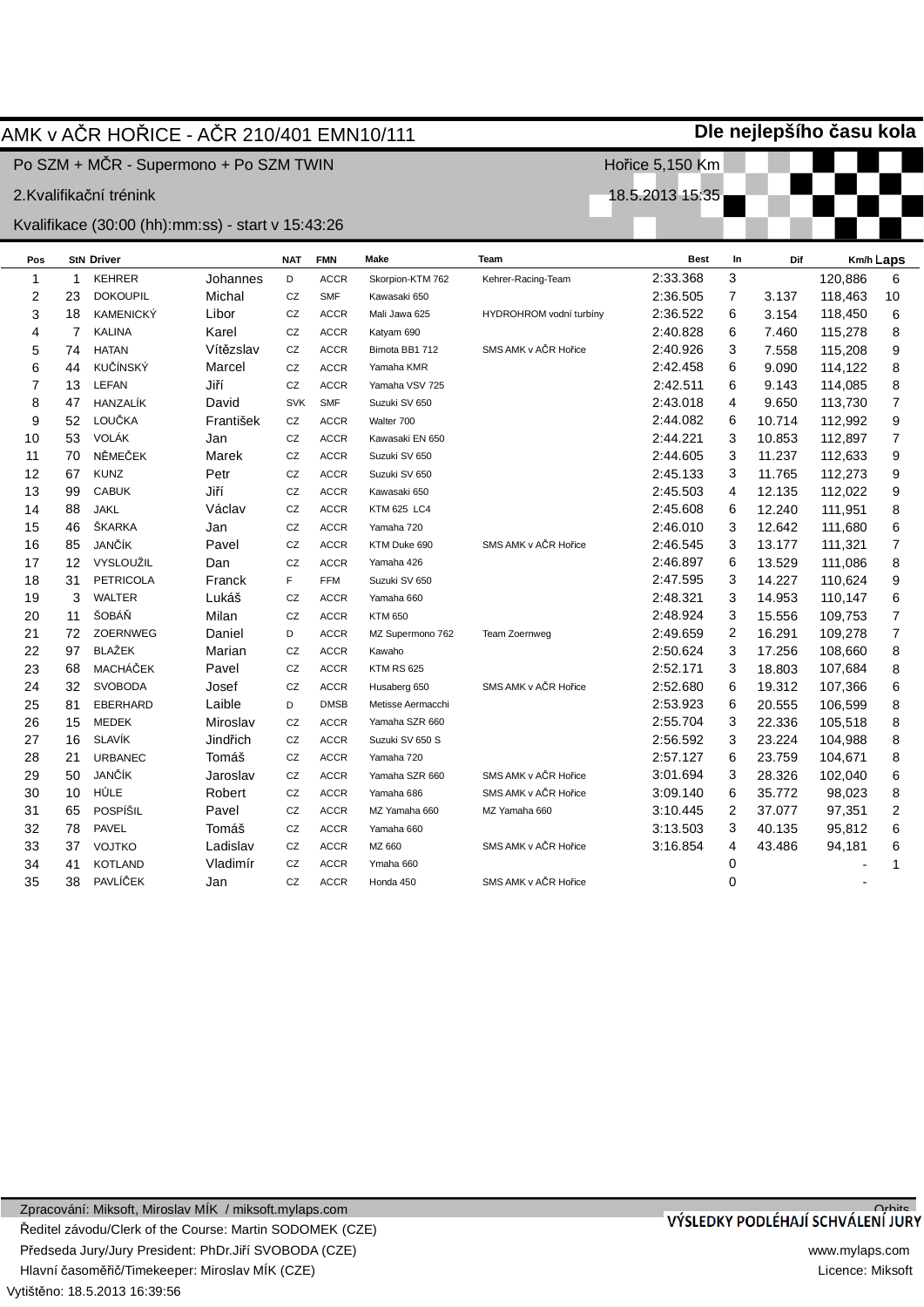## AMK v AýR HOěICE - AýR 210/401 EMN10/111

Po SZM + MČR - Supermono + Po SZM TWIN

1.+2.Kvalifikační trénink

Hořice 5,150 Km



| Pos              |                 | StC Příjmenní                     | Jméno     | <b>NAT</b> | <b>FMN</b>  | Make               | Team                 | <b>BEST</b> | Dif    | 1T N.čas | 2T N.čas |
|------------------|-----------------|-----------------------------------|-----------|------------|-------------|--------------------|----------------------|-------------|--------|----------|----------|
| $\mathbf{1}$     | $\mathbf{1}$    | <b>KEHRER</b>                     | Johannes  | D          | <b>ACCR</b> | Skorpion-KTM 76.   | Kehrer-Racing-Team   | 2:33.368    |        | 2:38.162 | 2:33.368 |
| $\boldsymbol{2}$ | 23              | <b>DOKOUPIL</b>                   | Michal    | CZ         | <b>SMF</b>  | Kawasaki 650       |                      | 2:36.505    | 3.137  | 2:43.894 | 2:36.505 |
| 3                | 18              | <b>KAMENICKY</b>                  | Libor     | CZ         | <b>ACCR</b> | Mali Jawa 625      | HYDROHROM vodní turl | 2:36.522    | 3.154  | 2:44.008 | 2:36.522 |
| 4                | $\overline{7}$  | <b>KALINA</b>                     | Karel     | CZ         | <b>ACCR</b> | Katyam 690         |                      | 2:40.828    | 7.460  | 2:45.744 | 2:40.828 |
| 5                | 74              | <b>HATAN</b>                      | Vítězslav | CZ         | <b>ACCR</b> | Bimota BB1 712     | SMS AMK v AČR Hořice | 2:40.926    | 7.558  | 2:49.459 | 2:40.926 |
| 6                | 44              | KUČÍNSKÝ                          | Marcel    | CZ         | <b>ACCR</b> | Yamaha KMR         |                      | 2:42.458    | 9.090  | 2:45.480 | 2:42.458 |
| $\overline{7}$   | 13              | <b>LEFAN</b>                      | Jiří      | CZ         | <b>ACCR</b> | Yamaha VSV 725     |                      | 2:42.511    | 9.143  | 2:46.856 | 2:42.511 |
| 8                | 47              | HANZALIK                          | David     | <b>SVK</b> | <b>SMF</b>  | Suzuki SV 650      |                      | 2:43.018    | 9.650  | 2:50.970 | 2:43.018 |
| 9                | 52              | LOUČKA                            | František | CZ         | <b>ACCR</b> | Walter 700         |                      | 2:44.082    | 10.714 |          | 2:44.082 |
| 10               | 53              | VOLÁK                             | Jan       | CZ         | <b>ACCR</b> | Kawasaki EN 650    |                      | 2:44.221    | 10.853 | 2:47.635 | 2:44.221 |
| 11               | 70              | NĚMEČEK                           | Marek     | CZ         | <b>ACCR</b> | Suzuki SV 650      |                      | 2:44.605    | 11.237 | 2:51.738 | 2:44.605 |
| 12               | 67              | <b>KUNZ</b>                       | Petr      | CZ         | <b>ACCR</b> | Suzuki SV 650      |                      | 2:45.133    | 11.765 | 2:51.977 | 2:45.133 |
| 13               | 99              | <b>CABUK</b>                      | Jiří      | CZ         | <b>ACCR</b> | Kawasaki 650       |                      | 2:45.503    | 12.135 | 2:46.716 | 2:45.503 |
| 14               | 88              | <b>JAKL</b>                       | Václav    | CZ         | <b>ACCR</b> | <b>KTM 625 LC4</b> |                      | 2:45.608    | 12.240 | 2:56.532 | 2:45.608 |
| 15               | 46              | <b>SKARKA</b>                     | Jan       | ${\tt CZ}$ | <b>ACCR</b> | Yamaha 720         |                      | 2:46.010    | 12.642 |          | 2:46.010 |
| 16               | 85              | JANČÍK                            | Pavel     | CZ         | <b>ACCR</b> | KTM Duke 690       | SMS AMK v AČR Hořice | 2:46.545    | 13.177 | 2:50.500 | 2:46.545 |
| 17               | 12 <sup>°</sup> | VYSLOUŽIL                         | Dan       | CZ         | <b>ACCR</b> | Yamaha 426         |                      | 2:46.897    | 13.529 |          | 2:46.897 |
| 18               | 31              | <b>PETRICOLA</b>                  | Franck    | F.         | <b>FFM</b>  | Suzuki SV 650      |                      | 2:47.595    | 14.227 | 2:54.840 | 2:47.595 |
| 19               | 3               | <b>WALTER</b>                     | Lukáš     | CZ         | <b>ACCR</b> | Yamaha 660         |                      | 2:48.321    | 14.953 | 2:59.528 | 2:48.321 |
| 20               | 11              | ŠOBÁŇ                             | Milan     | CZ         | <b>ACCR</b> | <b>KTM 650</b>     |                      | 2:48.924    | 15.556 | 2:56.964 | 2:48.924 |
| 21               | 72              | ZOERNWEG                          | Daniel    | D          | <b>ACCR</b> | MZ Supermono 76    | Team Zoernweg        | 2:49.659    | 16.291 | 2:51.719 | 2:49.659 |
| 22               | 97              | <b>BLAŽEK</b>                     | Marian    | CZ         | <b>ACCR</b> | Kawaho             |                      | 2:50.624    | 17.256 | 2:58.037 | 2:50.624 |
| 23               | 68              | MACHÁČEK                          | Pavel     | CZ         | <b>ACCR</b> | <b>KTM RS 625</b>  |                      | 2:52.171    | 18.803 | 2:57.501 | 2:52.171 |
| 24               | 32              | <b>SVOBODA</b>                    | Josef     | CZ         | <b>ACCR</b> | Husaberg 650       | SMS AMK v AČR Hořice | 2:52.680    | 19.312 | 2:58.148 | 2:52.680 |
| 25               | 81              | EBERHARD                          | Laible    | D          | <b>DMSB</b> | Metisse Aermacch   |                      | 2:53.923    | 20.555 |          | 2:53.923 |
| 26               | 15              | <b>MEDEK</b>                      | Miroslav  | CZ         | <b>ACCR</b> | Yamaha SZR 660     |                      | 2:55.704    | 22.336 | 2:56.643 | 2:55.704 |
| 27               | 16              | SLAVÍK                            | Jindřich  | CZ         | <b>ACCR</b> | Suzuki SV 650 S    |                      | 2:56.592    | 23.224 | 3:03.997 | 2:56.592 |
| 28               | 21              | <b>URBANEC</b>                    | Tomáš     | CZ         | <b>ACCR</b> | Yamaha 720         |                      | 2:57.127    | 23.759 | 3:03.860 | 2:57.127 |
| 29               | 50              | JANČÍK                            | Jaroslav  | CZ         | <b>ACCR</b> | Yamaha SZR 660     | SMS AMK v AČR Hořice | 3:01.694    | 28.326 | 3:07.151 | 3:01.694 |
| 30               | 10 <sup>1</sup> | HŮLE                              | Robert    | CZ         | <b>ACCR</b> | Yamaha 686         | SMS AMK v AČR Hořice | 3:09.140    | 35.772 | 3:19.656 | 3:09.140 |
|                  |                 | Neklasifikovaní (125% = 3:11.710) |           |            |             |                    |                      |             |        |          |          |
| 31               |                 | 78 PAVEL                          | Tomáš     | CZ         | <b>ACCR</b> | Yamaha 660         |                      | 3:13.503    | 40.135 | 3:20.974 | 3:13.503 |
| 32               | 37              | VOJTKO                            | Ladislav  | CZ         | <b>ACCR</b> | MZ 660             | SMS AMK v AČR Hořice | 3:16.854    | 43.486 |          | 3:16.854 |
| 33               | 41              | <b>KOTLAND</b>                    | Vladimír  | CZ         | <b>ACCR</b> | Ymaha 660          |                      | 3:19.047    | 45.679 | 3:19.047 |          |
|                  |                 |                                   |           |            |             |                    |                      |             |        |          |          |
| Kola             |                 |                                   |           |            |             |                    |                      |             |        |          |          |
|                  |                 | 38 - 4 kola, 65 - 2 kola          |           |            |             |                    |                      |             |        |          |          |
|                  |                 |                                   |           |            |             |                    |                      |             |        |          |          |
|                  |                 |                                   |           |            |             |                    |                      |             |        |          |          |
| 34               | 38              | PAVLÍČEK                          | Jan       | CZ         | ACCR        | Honda 450          | SMS AMK v AČR Hořice | 2:46.289    | 12.921 | 2:46.289 |          |
| 35               | 65              | POSPÍŠIL                          | Pavel     | CZ         | ACCR        | MZ Yamaha 660      | MZ Yamaha 660        | 3:10.445    | 37.077 |          | 3:10.445 |

Vytištěno: 18.5.2013 16:41:36 Zpracování: Miksoft, Miroslav MÍK / miksoft.mylaps.com ěeditel závodu/Clerk of the Course: Martin SODOMEK (CZE) Předseda Jury/Jury President: PhDr.Jiří SVOBODA (CZE) Hlavní časoměřič/Timekeeper: Miroslav MÍK (CZE)

# VÝSLEDKY PODLÉHAJÍ SCHVÁLENÍ JURY

www.mylaps.com Licence: Miksoft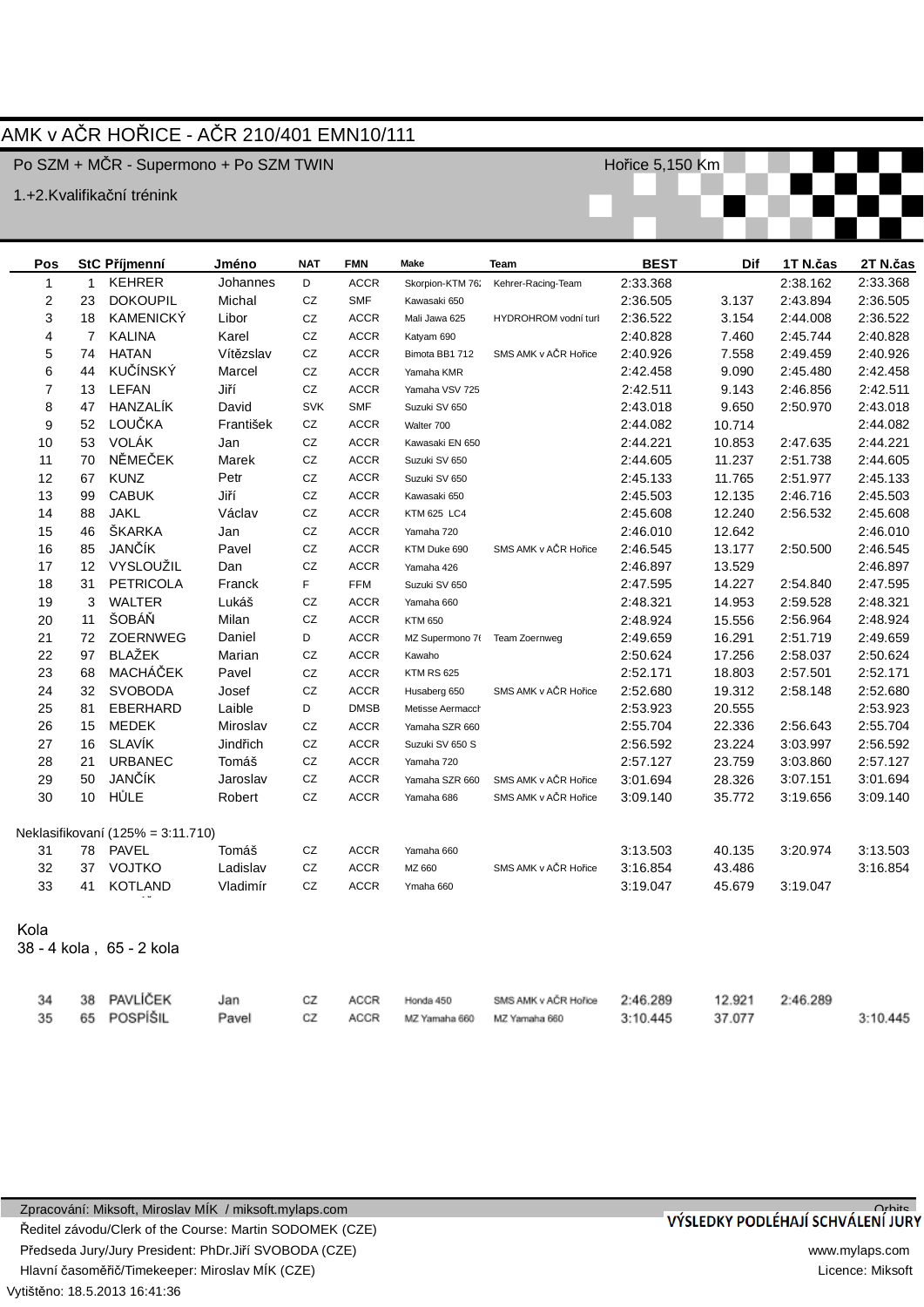|             |                |                            | AMK v AČR HOŘICE - AČR 210/401 EMN10/111 |            |             |                    | Dle nejlepšího času kola |                 |                |        |         |           |  |  |  |
|-------------|----------------|----------------------------|------------------------------------------|------------|-------------|--------------------|--------------------------|-----------------|----------------|--------|---------|-----------|--|--|--|
|             |                |                            | Po SZM + MČR - Supermono + Po SZM TWIN   |            |             |                    |                          | Hořice 5,150 Km |                |        |         |           |  |  |  |
| Warm Up     |                |                            |                                          |            |             |                    |                          | 19.5.2013 09:30 |                |        |         |           |  |  |  |
|             |                | Trénink - start v 10:00:25 |                                          |            |             |                    |                          |                 |                |        |         |           |  |  |  |
| Pos         |                | <b>StN Driver</b>          |                                          | <b>NAT</b> | <b>FMN</b>  | Make               | Team                     | <b>Best</b>     | In             | Dif    |         | Km/h Laps |  |  |  |
| $\mathbf 1$ | 23             | <b>DOKOUPIL</b>            | Michal                                   | CZ         | <b>SMF</b>  | Kawasaki 650       |                          | 2:35.624        | 4              |        | 119,133 | 4         |  |  |  |
| 2           | 1              | <b>KEHRER</b>              | Johannes                                 | D          | <b>ACCR</b> | Skorpion-KTM 762   | Kehrer-Racing-Team       | 2:35.714        | 3              | 0.090  | 119,064 | 4         |  |  |  |
| 3           | 74             | <b>HATAN</b>               | Vítězslav                                | CZ         | <b>ACCR</b> | Bimota BB1 712     | SMS AMK v AČR Hořice     | 2:41.885        | 4              | 6.261  | 114,526 | 4         |  |  |  |
| 4           | 31             | <b>PETRICOLA</b>           | Franck                                   | F          | <b>FFM</b>  | Suzuki SV 650      |                          | 2:44.416        | 4              | 8.792  | 112,763 | 4         |  |  |  |
| 5           | 18             | <b>KAMENICKÝ</b>           | Libor                                    | CZ         | <b>ACCR</b> | Mali Jawa 625      | HYDROHROM vodní turbíny  | 2:44.495        | 2              | 8.871  | 112,709 | 3         |  |  |  |
| 6           | 52             | LOUČKA                     | František                                | CZ         | <b>ACCR</b> | Walter 700         |                          | 2:44.508        | 3              | 8.884  | 112,700 | 3         |  |  |  |
| 7           | 99             | <b>CABUK</b>               | Jiří                                     | CZ         | <b>ACCR</b> | Kawasaki 650       |                          | 2:44.734        | 4              | 9.110  | 112,545 | 4         |  |  |  |
| 8           | 70             | NĚMEČEK                    | Marek                                    | CZ         | <b>ACCR</b> | Suzuki SV 650      |                          | 2:47.413        | 4              | 11.789 | 110,744 | 4         |  |  |  |
| 9           | 97             | <b>BLAŽEK</b>              | Marian                                   | CZ         | <b>ACCR</b> | Kawaho             |                          | 2:48.229        | 4              | 12.605 | 110,207 | 4         |  |  |  |
| 10          | 72             | <b>ZOERNWEG</b>            | Daniel                                   | D          | <b>ACCR</b> | MZ Supermono 762   | Team Zoernweg            | 2:49.708        | 3              | 14.084 | 109,246 | 4         |  |  |  |
| 11          | 67             | <b>KUNZ</b>                | Petr                                     | CZ         | <b>ACCR</b> | Suzuki SV 650      |                          | 2:51.136        | $\overline{2}$ | 15.512 | 108,335 | 2         |  |  |  |
| 12          | 88             | <b>JAKL</b>                | Václav                                   | CZ         | <b>ACCR</b> | <b>KTM 625 LC4</b> |                          | 2:51.693        | 3              | 16.069 | 107,983 | 4         |  |  |  |
| 13          | 32             | <b>SVOBODA</b>             | Josef                                    | CZ         | <b>ACCR</b> | Husaberg 650       | SMS AMK v AČR Hořice     | 2:55.711        | 3              | 20.087 | 105,514 | 4         |  |  |  |
| 14          | 16             | <b>SLAVÍK</b>              | Jindřich                                 | CZ         | <b>ACCR</b> | Suzuki SV 650 S    |                          | 2:56.545        | 2              | 20.921 | 105,016 | 4         |  |  |  |
| 15          | 68             | MACHÁČEK                   | Pavel                                    | CZ         | <b>ACCR</b> | <b>KTM RS 625</b>  |                          | 2:58.223        | 3              | 22.599 | 104,027 | 4         |  |  |  |
| 16          | 15             | <b>MEDEK</b>               | Miroslav                                 | CZ         | <b>ACCR</b> | Yamaha SZR 660     |                          | 2:59.169        | $\overline{c}$ | 23.545 | 103,478 | 2         |  |  |  |
| 17          | 46             | ŠKARKA                     | Jan                                      | CZ         | <b>ACCR</b> | Yamaha 720         |                          | 3:04.047        | $\mathbf{1}$   | 28.423 | 100,735 | 1         |  |  |  |
| 18          | 10             | HŮLE                       | Robert                                   | CZ         | <b>ACCR</b> | Yamaha 686         | SMS AMK v AČR Hořice     | 3:06.717        | 3              | 31.093 | 99,295  | 3         |  |  |  |
| 19          | 81             | <b>EBERHARD</b>            | Laible                                   | D          | <b>DMSB</b> | Metisse Aermacchi  |                          | 3:26.023        | 2              | 50.399 | 89,990  | 2         |  |  |  |
| 20          | 13             | <b>LEFAN</b>               | Jiří                                     | CZ         | <b>ACCR</b> | Yamaha VSV 725     |                          |                 | 0              |        |         |           |  |  |  |
| 21          | $\overline{7}$ | <b>KALINA</b>              | Karel                                    | CZ         | <b>ACCR</b> | Katyam 690         |                          |                 | 0              |        |         |           |  |  |  |
| 22          | 44             | <b>KUČÍNSKÝ</b>            | Marcel                                   | CZ         | <b>ACCR</b> | Yamaha KMR         |                          |                 | 0              |        |         |           |  |  |  |
| 23          | 47             | HANZALÍK                   | David                                    | <b>SVK</b> | <b>SMF</b>  | Suzuki SV 650      |                          |                 | 0              |        |         |           |  |  |  |
| 24          | 53             | <b>VOLÁK</b>               | Jan                                      | CZ         | <b>ACCR</b> | Kawasaki EN 650    |                          |                 | 0              |        |         |           |  |  |  |
| 25          | 85             | JANČÍK                     | Pavel                                    | CZ         | <b>ACCR</b> | KTM Duke 690       | SMS AMK v AČR Hořice     |                 | 0              |        |         |           |  |  |  |
| 26          | 12             | VYSLOUŽIL                  | Dan                                      | CZ         | <b>ACCR</b> | Yamaha 426         |                          |                 | 0              |        |         |           |  |  |  |
| 27          | 3              | <b>WALTER</b>              | Lukáš                                    | CZ         | <b>ACCR</b> | Yamaha 660         |                          |                 | 0              |        |         |           |  |  |  |
| 28          | 11             | ŠOBÁŇ                      | Milan                                    | CZ         | <b>ACCR</b> | <b>KTM 650</b>     |                          |                 | 0              |        |         |           |  |  |  |
| 29          | 21             | <b>URBANEC</b>             | Tomáš                                    | CZ         | <b>ACCR</b> | Yamaha 720         |                          |                 | 0              |        |         |           |  |  |  |
| 30          | 50             | JANČÍK                     | Jaroslav                                 | CZ         | <b>ACCR</b> | Yamaha SZR 660     | SMS AMK v AČR Hořice     |                 | $\Omega$       |        |         |           |  |  |  |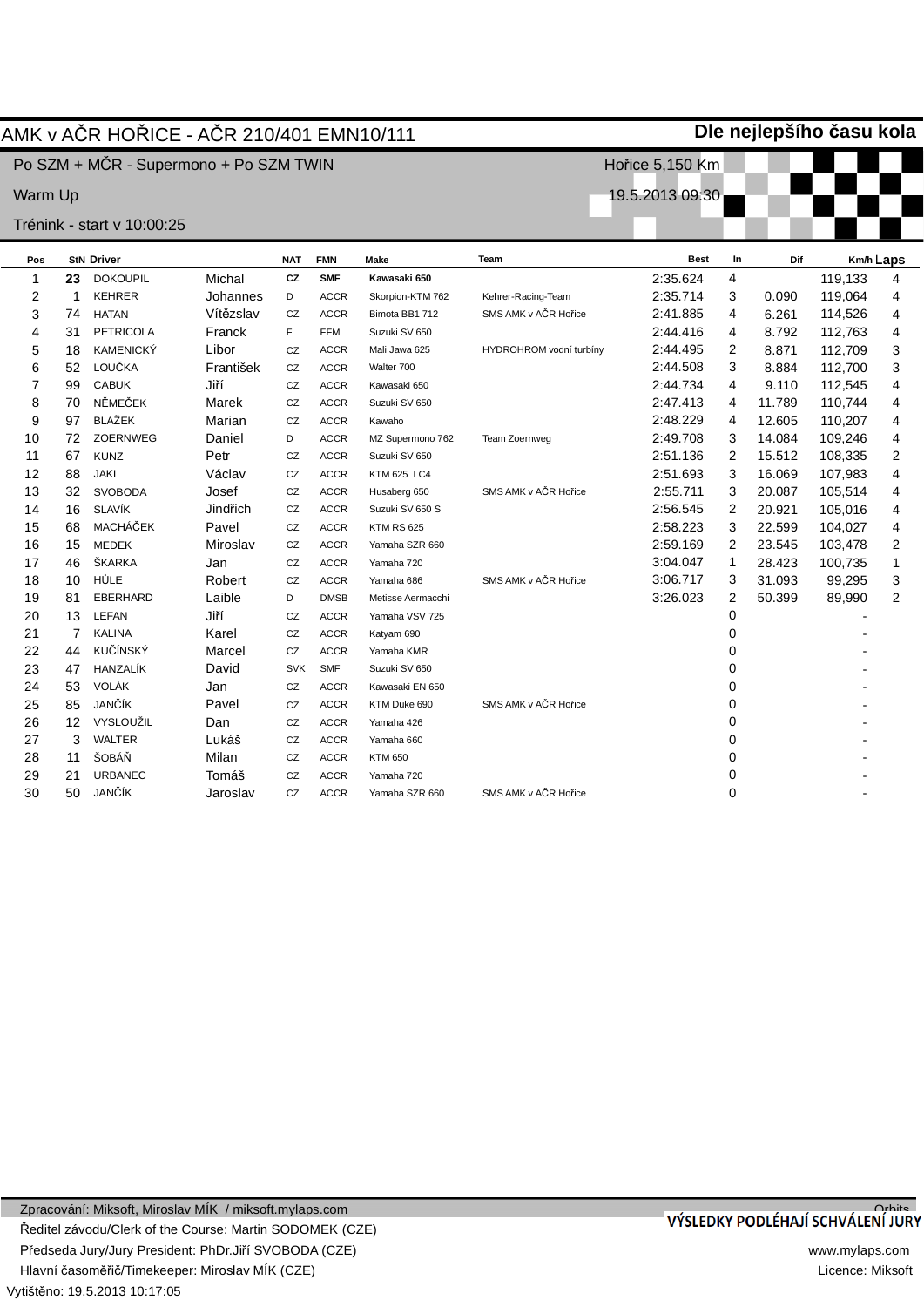|            |                | AMK v AČR HOŘICE - AČR 210/401 EMN10/111 |           |             |            |                    |                         |                |                 |            |             |                |         | <b>Die kol</b> |
|------------|----------------|------------------------------------------|-----------|-------------|------------|--------------------|-------------------------|----------------|-----------------|------------|-------------|----------------|---------|----------------|
|            |                | Po SZM Supermono                         |           |             |            |                    |                         |                | Hořice 5,150 Km |            |             |                |         |                |
| Závod      |                |                                          |           |             |            |                    |                         |                | 19.5.2013 15:40 |            |             |                |         |                |
| Supermono  |                |                                          |           |             |            |                    |                         |                |                 |            |             |                |         |                |
|            |                |                                          |           |             |            |                    |                         |                |                 |            |             |                |         |                |
| Poz        | StN            | <b>Driver</b>                            |           | <b>FMN</b>  | <b>NAT</b> | Make               | Team                    | Lps            | Time            | Dif        | <b>Best</b> | In             | Km/h    | Com            |
| 1          | 18             | <b>KAMENICKÝ</b>                         | Libor     | <b>ACCR</b> | CZ         | Mali Jawa 625      | HYDROHROM vodní turbíny | $\overline{7}$ | 18:31.401       |            | 2:36.638    | 6              | 118,362 |                |
| 2          | $\overline{7}$ | <b>KALINA</b>                            | Karel     | <b>ACCR</b> | CZ         | Katyam 690         |                         | $\overline{7}$ | 18:33.856       | 2.455      | 2:35.785    | 6              | 119,010 |                |
| 3          | 74             | <b>HATAN</b>                             | Vítězslav | <b>ACCR</b> | CZ         | Bimota BB1 712     | SMS AMK v AČR Hořice    | 7              | 18:42.257       | 10.856     | 2:38.379    | 6              | 117,061 |                |
| 4          | 44             | <b>KUČÍNSKÝ</b>                          | Marcel    | <b>ACCR</b> | CZ         | Yamaha KMR         |                         | 7              | 18:53.716       | 22.315     | 2:40.138    | 6              | 115,775 |                |
| 5          | 52             | LOUČKA                                   | František | <b>ACCR</b> | CZ         | Walter 700         |                         | 7              | 18:58.983       | 27.582     | 2:38.999    | 6              | 116,605 |                |
| 6          | 13             | LEFAN                                    | Jiří      | <b>ACCR</b> | CZ         | Yamaha VSV 725     |                         | 7              | 19:24.340       | 52.939     | 2:43.161    | $\overline{7}$ | 113,630 |                |
| 7          | 85             | JANČÍK                                   | Pavel     | <b>ACCR</b> | CZ         | KTM Duke 690       | SMS AMK v AČR Hořice    | 7              | 19:29.637       | 58.236     | 2:43.240    | 6              | 113,575 |                |
| 8          | 88             | <b>JAKL</b>                              | Václav    | <b>ACCR</b> | CZ         | <b>KTM 625 LC4</b> |                         | 7              | 19:39.512       | 1:08.111   | 2:46.037    | 5              | 111,662 |                |
| 9          | 72             | <b>ZOERNWEG</b>                          | Daniel    | <b>ACCR</b> | D          | MZ Supermono 762   | Team Zoernweg           | 7              | 19:51.805       | 1:20.404   | 2:43.219    | 6              | 113,590 |                |
| 10         | 11             | ŠOBÁŇ                                    | Milan     | <b>ACCR</b> | CZ         | <b>KTM 650</b>     |                         | $\overline{7}$ | 20:07.422       | 1:36.021   | 2:48.823    | 5              | 109.819 |                |
| 11         | 32             | <b>SVOBODA</b>                           | Josef     | <b>ACCR</b> | CZ         | Husaberg 650       | SMS AMK v AČR Hořice    | 7              | 20:14.821       | 1:43.420   | 2:49.126    | $\overline{7}$ | 109,622 |                |
| 12         | 50             | JANČÍK                                   | Jaroslav  | <b>ACCR</b> | CZ         | Yamaha SZR 660     | SMS AMK v AČR Hořice    | 7              | 21:04.524       | 2:33.123   | 2:56.123    | 6              | 105,267 |                |
| 13         | -1             | <b>KEHRER</b>                            | Johannes  | <b>ACCR</b> | D          | Skorpion-KTM 762   | Kehrer-Racing-Team      | 7              | 22:39.759       | 4:08.358   | 2:34.605    | 5              | 119,919 |                |
| 14         | 10             | HŮLE                                     | Robert    | <b>ACCR</b> | CZ         | Yamaha 686         | SMS AMK v AČR Hořice    | 6              | 19:01.961       | 1 Kolo     | 3:03.642    | 4              | 100,957 |                |
|            |                | Neklasifikovaní (75% = 5 Kol)            |           |             |            |                    |                         |                |                 |            |             |                |         |                |
|            | 68             | <b>MACHÁČEK</b>                          | Pavel     | <b>ACCR</b> | CZ         | <b>KTM RS 625</b>  |                         | 2              | 22:21.385       | 5 Kol      | 3:50.526    | $\mathbf{1}$   | 80,425  |                |
| <b>DNF</b> | 21             | <b>URBANEC</b>                           | Tomáš     | <b>ACCR</b> | CZ         | Yamaha 720         |                         | 4              | 12:08.883       | <b>DNF</b> | 2:55.596    | 4              | 105,583 |                |
| <b>DNF</b> | 12             | VYSLOUŽIL                                | Dan       | <b>ACCR</b> | CZ         | Yamaha 426         |                         | 2              | 5:33.601        | <b>DNF</b> | 2:42.912    | 2              | 113,804 |                |
| <b>DNF</b> | 15             | <b>MEDEK</b>                             | Miroslav  | <b>ACCR</b> | CZ         | Yamaha SZR 660     |                         | $\overline{2}$ | 6:05.080        | <b>DNF</b> | 2:59.556    | 2              | 103,255 |                |
| <b>DNF</b> | 46             | ŠKARKA                                   | Jan       | <b>ACCR</b> | CZ         | Yamaha 720         |                         |                |                 | <b>DNF</b> |             | $\mathbf 0$    |         |                |
| <b>DNF</b> | 81             | <b>EBERHARD</b>                          | Laible    | <b>DMSB</b> | D          | Metisse Aermacchi  |                         |                |                 | <b>DNF</b> |             | $\Omega$       |         |                |

DNS

 $\pmb{0}$ 

-

DNS

3 WALTER

Lukáš

ACCR CZ Yamaha 660

| <b>Margin of Victory</b>      | Avg. Speed                                               | <b>Best Lap Tm</b> | <b>Best Spd</b>  | Best Lap by                                        |
|-------------------------------|----------------------------------------------------------|--------------------|------------------|----------------------------------------------------|
| 14.430                        | 95.443                                                   | 2:34.605           | 119.919          | 1 - Johannes KEHRER                                |
|                               | Zpracování: Miksoft, Miroslav MÍK / miksoft.mylaps.com   |                    |                  | <b>Orbits</b><br>VÝSLEDKY PODLÉHAJÍ SCHVÁLENÍ JURY |
|                               | Ředitel závodu/Clerk of the Course: Martin SODOMEK (CZE) |                    |                  |                                                    |
|                               | Předseda Jury/Jury President: PhDr.Jiří SVOBODA (CZE)    |                    |                  | www.mylaps.com                                     |
|                               | Hlavní časoměřič/Timekeeper: Miroslav MÍK (CZE)          |                    | Licence: Miksoft |                                                    |
| Vytištěno: 19.5.2013 17:27:02 |                                                          |                    |                  |                                                    |